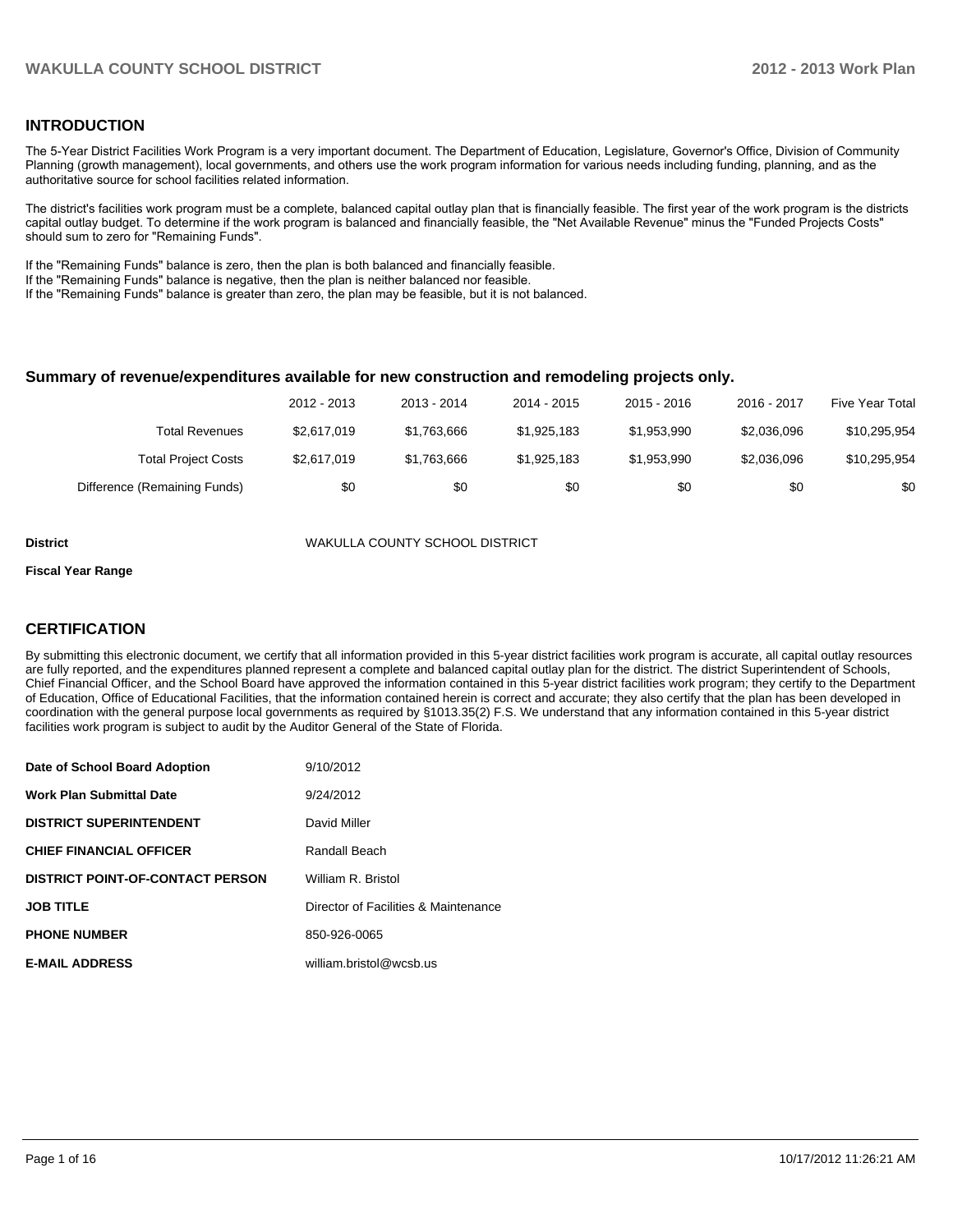# **Expenditures**

#### **Expenditure for Maintenance, Repair and Renovation from 1.50-Mills and PECO**

Annually, prior to the adoption of the district school budget, each school board must prepare a tentative district facilities work program that includes a schedule of major repair and renovation projects necessary to maintain the educational and ancillary facilities of the district.

|                                  | Item                                                                                                                                                                                                                                     |             | 2013 - 2014<br>Projected | 2014 - 2015<br>Projected | 2015 - 2016<br>Projected | 2016 - 2017<br>Projected | <b>Total</b> |  |  |  |  |
|----------------------------------|------------------------------------------------------------------------------------------------------------------------------------------------------------------------------------------------------------------------------------------|-------------|--------------------------|--------------------------|--------------------------|--------------------------|--------------|--|--|--|--|
| <b>HVAC</b>                      |                                                                                                                                                                                                                                          | \$1,954,555 | \$0                      | \$0                      | \$0                      | \$0                      | \$1,954,555  |  |  |  |  |
| Locations:                       | <b>WAKULLA MIDDLE</b>                                                                                                                                                                                                                    |             |                          |                          |                          |                          |              |  |  |  |  |
| Flooring                         |                                                                                                                                                                                                                                          | \$0         | \$0                      | \$0                      | \$0                      | \$0                      | \$0          |  |  |  |  |
| Locations:                       | No Locations for this expenditure.                                                                                                                                                                                                       |             |                          |                          |                          |                          |              |  |  |  |  |
| Roofing                          |                                                                                                                                                                                                                                          | \$0         | \$0                      | \$0                      | \$0                      | \$0                      | \$0          |  |  |  |  |
|                                  | Locations: No Locations for this expenditure.                                                                                                                                                                                            |             |                          |                          |                          |                          |              |  |  |  |  |
| Safety to Life                   |                                                                                                                                                                                                                                          | \$0         | \$0                      | \$0                      | \$0                      | \$0                      | \$0          |  |  |  |  |
|                                  | Locations: No Locations for this expenditure.                                                                                                                                                                                            |             |                          |                          |                          |                          |              |  |  |  |  |
| Fencing                          |                                                                                                                                                                                                                                          | \$0         | \$0                      | \$0                      | \$0                      | \$0                      | \$0          |  |  |  |  |
|                                  | Locations: No Locations for this expenditure.                                                                                                                                                                                            |             |                          |                          |                          |                          |              |  |  |  |  |
| Parking                          |                                                                                                                                                                                                                                          | \$0         | \$0                      | \$0                      | \$0                      | \$0                      | \$0          |  |  |  |  |
|                                  | Locations: No Locations for this expenditure.                                                                                                                                                                                            |             |                          |                          |                          |                          |              |  |  |  |  |
| Electrical                       |                                                                                                                                                                                                                                          | \$0         | \$0                      | \$0                      | \$0                      | \$0                      | \$0          |  |  |  |  |
|                                  | Locations: No Locations for this expenditure.                                                                                                                                                                                            |             |                          |                          |                          |                          |              |  |  |  |  |
| Fire Alarm                       |                                                                                                                                                                                                                                          | \$0         | \$0                      | \$0                      | \$0                      | \$0                      | \$0          |  |  |  |  |
|                                  | Locations: No Locations for this expenditure.                                                                                                                                                                                            |             |                          |                          |                          |                          |              |  |  |  |  |
| Telephone/Intercom System        |                                                                                                                                                                                                                                          | \$0         | \$0                      | \$0                      | \$0                      | \$0                      | \$0          |  |  |  |  |
|                                  | Locations: No Locations for this expenditure.                                                                                                                                                                                            |             |                          |                          |                          |                          |              |  |  |  |  |
| <b>Closed Circuit Television</b> |                                                                                                                                                                                                                                          | \$0         | \$0                      | \$0                      | \$0                      | \$0                      | \$0          |  |  |  |  |
|                                  | Locations: No Locations for this expenditure.                                                                                                                                                                                            |             |                          |                          |                          |                          |              |  |  |  |  |
| Paint                            |                                                                                                                                                                                                                                          | \$0         | \$0                      | \$0                      | \$0                      | \$0                      | \$0          |  |  |  |  |
|                                  | Locations: No Locations for this expenditure.                                                                                                                                                                                            |             |                          |                          |                          |                          |              |  |  |  |  |
| Maintenance/Repair               |                                                                                                                                                                                                                                          | \$0         | \$0                      | \$152,384                | \$178,627                | \$197,241                | \$528,252    |  |  |  |  |
| Locations:                       | CRAWFORDVILLE ELEMENTARY SCHOOL, DROPOUT PREVENTION, MEDART ELEMENTARY, RIVERSINK ELEMENTARY SCHOOL,<br>RIVERSPRINGS MIDDLE, SHADEVILLE ELEMENTARY, WAKULLA ADMINISTRATION & COMMUNITY EDUCATION, WAKULLA MIDDLE,<br>WAKULLA SENIOR HIGH |             |                          |                          |                          |                          |              |  |  |  |  |
|                                  | <b>Sub Total:</b>                                                                                                                                                                                                                        | \$1,954,555 | \$0                      | \$152,384                | \$178,627                | \$197,241                | \$2,482,807  |  |  |  |  |

| IPFCC<br>. Maintenance i<br>Expenditures<br>∟ບບ | <b>SO</b> | ሶሰ<br>Ψ | $\sim$ $\sim$ $\sim$<br>384'<br>.<br>ے ر | <br>л.<br>. O.OZ | <b>4107</b><br>$\sim$<br>14٬ | $\sim$ $\sim$ $\sim$<br>0.000<br>U.ZUZ.<br>. . |
|-------------------------------------------------|-----------|---------|------------------------------------------|------------------|------------------------------|------------------------------------------------|
|-------------------------------------------------|-----------|---------|------------------------------------------|------------------|------------------------------|------------------------------------------------|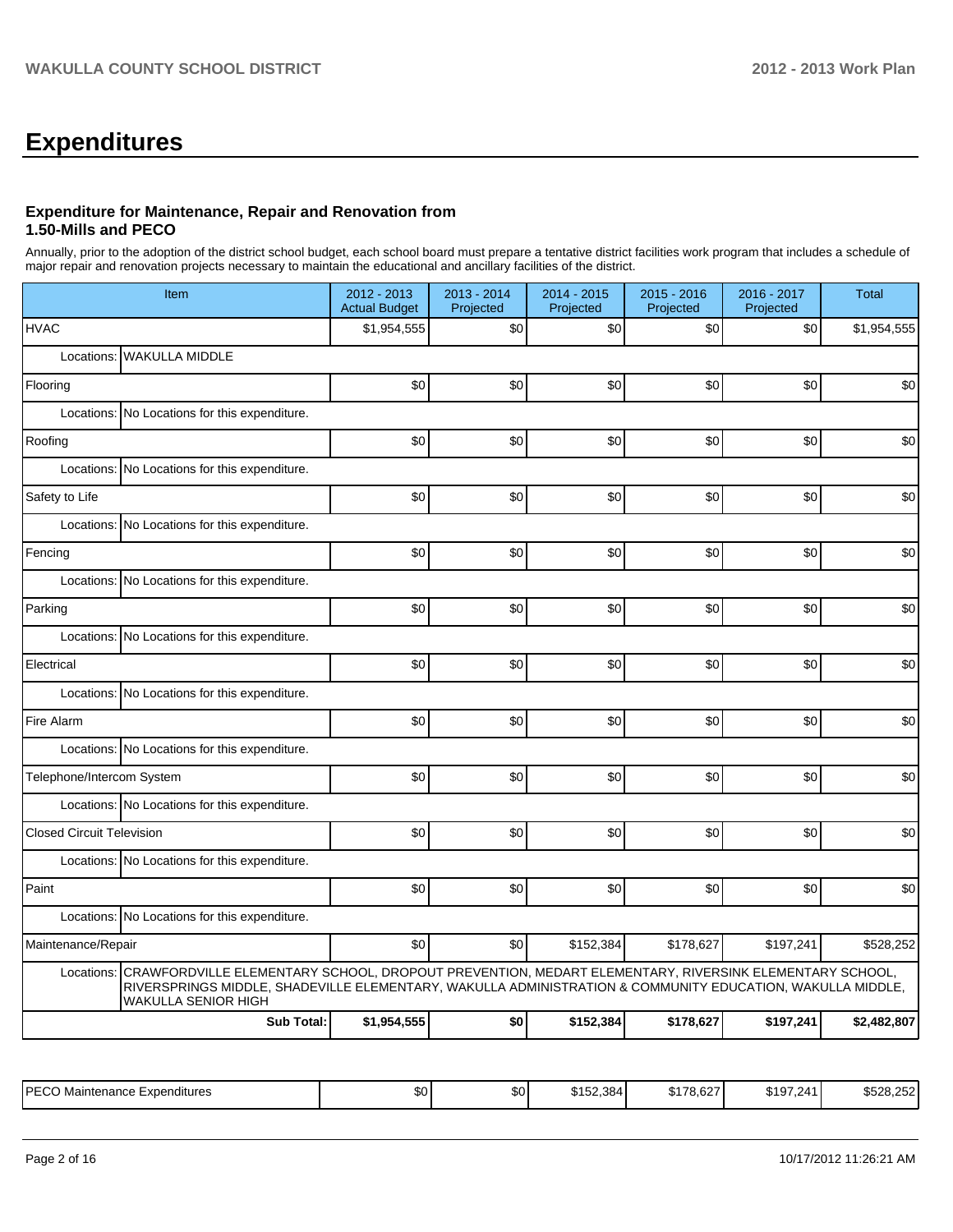| 50 Mill<br>Total:<br>Sub | ----<br><b><u><u></u></u></b><br>50<br>. ה<br>. | ົ້<br>æи | $\sim$<br>งบ | ົ<br>งบ | $\sim$<br>υσ | ---<br>$\cdot$<br>~<br>ורה<br>.<br>. |
|--------------------------|-------------------------------------------------|----------|--------------|---------|--------------|--------------------------------------|
| ____                     |                                                 |          |              |         |              |                                      |

No items have been specified.

| Total: | \$1,954,555 | \$0 | \$152,384 | \$178,627 | \$197,241 | \$2,482,807 |
|--------|-------------|-----|-----------|-----------|-----------|-------------|
|        |             |     |           |           |           |             |

#### **Local 1.50 Mill Expenditure For Maintenance, Repair and Renovation**

Anticipated expenditures expected from local funding sources over the years covered by the current work plan.

| Item                                                         | 2012 - 2013<br><b>Actual Budget</b> | $2013 - 2014$<br>Projected | $2014 - 2015$<br>Projected | 2015 - 2016<br>Projected | 2016 - 2017<br>Projected | <b>Total</b> |
|--------------------------------------------------------------|-------------------------------------|----------------------------|----------------------------|--------------------------|--------------------------|--------------|
| Remaining Maint and Repair from 1.5 Mills                    | \$1,954,555                         | \$0                        | \$0                        | \$0                      | \$0                      | \$1,954,555  |
| Maintenance/Repair Salaries                                  | \$400,000                           | \$0                        | \$0                        | \$0                      | \$0                      | \$400,000    |
| <b>School Bus Purchases</b>                                  | \$97,171                            | \$400,000                  | \$400,000                  | \$400,000                | \$400,000                | \$1,697,171  |
| <b>Other Vehicle Purchases</b>                               | \$0                                 | \$0                        | \$0                        | \$0                      | \$0                      | \$0          |
| Capital Outlay Equipment                                     | \$0                                 | \$0                        | \$0                        | \$0                      | \$0                      | \$0          |
| Rent/Lease Payments                                          | \$0                                 | \$0                        | \$0                        | \$0                      | \$0                      | \$0          |
| <b>COP Debt Service</b>                                      | \$0                                 | \$0                        | \$0                        | \$0                      | \$0                      | \$0          |
| Rent/Lease Relocatables                                      | \$0                                 | \$0                        | \$0                        | \$0                      | \$0                      | \$0          |
| <b>Environmental Problems</b>                                | \$0                                 | \$0                        | \$0                        | \$0                      | \$0                      | \$0          |
| ls.1011.14 Debt Service                                      | \$0                                 | \$0                        | \$0                        | \$0                      | \$0                      | \$0          |
| Special Facilities Construction Account                      | \$0                                 | \$0                        | \$0                        | \$0                      | \$0                      | \$0          |
| Premiums for Property Casualty Insurance - 1011.71<br>(4a,b) | \$340,725                           | \$0                        | \$0                        | \$0                      | \$0                      | \$340,725    |
| Qualified School Construction Bonds (QSCB)                   | \$0                                 | \$0                        | \$0                        | \$0                      | \$0                      | \$0          |
| Qualified Zone Academy Bonds (QZAB)                          | \$0                                 | \$0                        | \$0                        | \$0                      | \$0                      | \$0          |
| <b>Local Expenditure Totals:</b>                             | \$2,792,451                         | \$400,000                  | \$400,000                  | \$400,000                | \$400,000                | \$4,392,451  |
| <b>Revenue</b>                                               |                                     |                            |                            |                          |                          |              |

#### **1.50 Mill Revenue Source**

Schedule of Estimated Capital Outlay Revenue from each currently approved source which is estimated to be available for expenditures on the projects included in the tentative district facilities work program. All amounts are NET after considering carryover balances, interest earned, new COP's, 1011.14 and 1011.15 loans, etc. Districts cannot use 1.5-Mill funds for salaries except for those explicitly associated with maintenance/repair projects. (1011.71 (5), F.S.)

| Item                                                                              | Fund | $2012 - 2013$<br><b>Actual Value</b> | $2013 - 2014$<br>Projected | $2014 - 2015$<br>Projected | $2015 - 2016$<br>Projected | 2016 - 2017<br>Projected | Total           |
|-----------------------------------------------------------------------------------|------|--------------------------------------|----------------------------|----------------------------|----------------------------|--------------------------|-----------------|
| $(1)$ Non-exempt property<br>lassessed valuation                                  |      | \$1,210,215,927                      | \$1,249,374,988            | \$1,295,297,406            | \$1,359,101,447            | \$1,438,562,809          | \$6,552,552,577 |
| $(2)$ The Millege projected for<br>discretionary capital outlay per<br>ls.1011.71 |      | 1.50 I                               | l.50 l                     | 1.50                       | .50                        | 1.50 I                   |                 |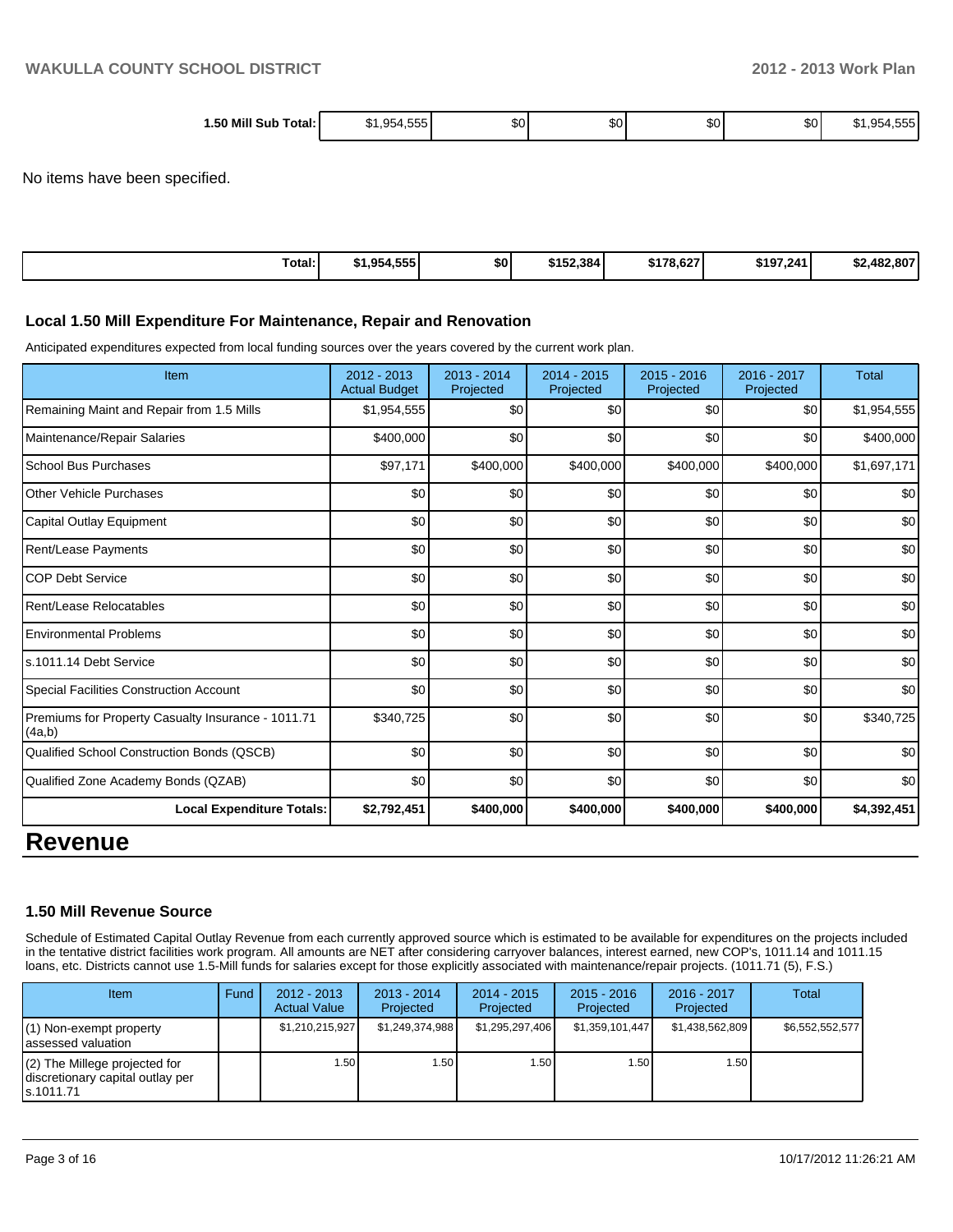| (3) Full value of the 1.50-Mill<br>I discretionary capital outlay per<br>ls.1011.71 |       | \$2,033,163 | \$2.098.950 | \$2.176.100 | \$2.283.290 | \$2.416.786 | \$11,008,289 |
|-------------------------------------------------------------------------------------|-------|-------------|-------------|-------------|-------------|-------------|--------------|
| $(4)$ Value of the portion of the 1.50<br>l-Mill ACTUALLY levied                    | 370 l | \$1.742.711 | \$1.799.100 | \$1,865,228 | \$1.957.106 | \$2,071,530 | \$9.435.675  |
| $(5)$ Difference of lines (3) and (4)                                               |       | \$290.452   | \$299.850   | \$310.872   | \$326.184   | \$345.256   | \$1.572.614  |

#### **PECO Revenue Source**

The figure in the row designated "PECO Maintenance" will be subtracted from funds available for new construction because PECO maintenance dollars cannot be used for new construction.

| Item                                  | Fund | $2012 - 2013$<br><b>Actual Budget</b> | $2013 - 2014$<br>Projected | $2014 - 2015$<br>Projected | $2015 - 2016$<br>Projected | 2016 - 2017<br>Projected | Total     |
|---------------------------------------|------|---------------------------------------|----------------------------|----------------------------|----------------------------|--------------------------|-----------|
| <b>PECO New Construction</b>          | 340  | \$0                                   | \$0 <sub>1</sub>           | \$95,389                   | \$32.318                   | \$0 I                    | \$127,707 |
| <b>IPECO Maintenance Expenditures</b> |      | \$0                                   | \$0 <sub>1</sub>           | \$152.384                  | \$178.627                  | \$197.241                | \$528,252 |
|                                       |      | \$0                                   | \$0                        | \$247.773                  | \$210,945                  | \$197.241                | \$655,959 |

#### **CO & DS Revenue Source**

Revenue from Capital Outlay and Debt Service funds.

| Item                                               | Fund             | $2012 - 2013$<br><b>Actual Budget</b> | $2013 - 2014$<br>Projected | $2014 - 2015$<br>Projected | $2015 - 2016$<br>Projected | $2016 - 2017$<br>Projected | Total     |
|----------------------------------------------------|------------------|---------------------------------------|----------------------------|----------------------------|----------------------------|----------------------------|-----------|
| ICO & DS Cash Flow-through<br><b>I</b> Distributed | 360 <sup>I</sup> | \$65,220                              | \$65.220                   | \$65,220                   | \$65,220                   | \$65.220                   | \$326,100 |
| ICO & DS Interest on<br>Undistributed CO           | 360              | \$2.096                               | \$2,096                    | \$2,096                    | \$2.096                    | \$2,096                    | \$10,480  |
|                                                    |                  | \$67,316                              | \$67,316                   | \$67,316                   | \$67.316                   | \$67,316                   | \$336,580 |

#### **Fair Share Revenue Source**

All legally binding commitments for proportionate fair-share mitigation for impacts on public school facilities must be included in the 5-year district work program.

Nothing reported for this section.

#### **Sales Surtax Referendum**

Specific information about any referendum for a 1-cent or ½-cent surtax referendum during the previous year.

**Did the school district hold a surtax referendum during the past fiscal year 2011 - 2012?**

No

#### **Additional Revenue Source**

Any additional revenue sources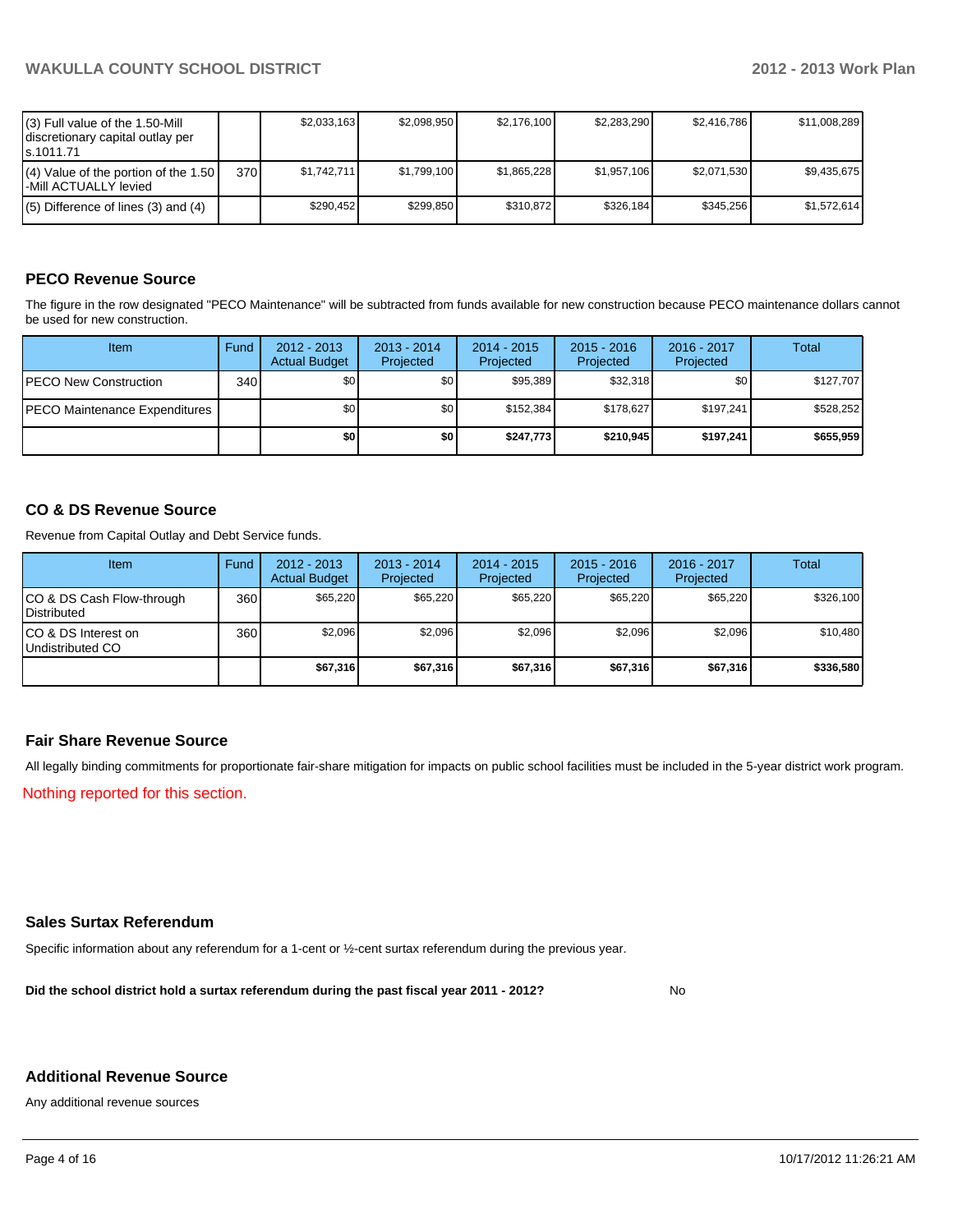### **WAKULLA COUNTY SCHOOL DISTRICT 2012 - 2013 Work Plan**

| Item                                                                                                               | 2012 - 2013<br><b>Actual Value</b> | 2013 - 2014<br>Projected | 2014 - 2015<br>Projected | 2015 - 2016<br>Projected | 2016 - 2017<br>Projected | <b>Total</b> |
|--------------------------------------------------------------------------------------------------------------------|------------------------------------|--------------------------|--------------------------|--------------------------|--------------------------|--------------|
| Proceeds from a s.1011.14/15 F.S. Loans                                                                            | \$0                                | \$0                      | \$0                      | \$0                      | \$0                      | \$0          |
| District Bonds - Voted local bond<br>referendum proceeds per s.9, Art VII<br><b>State Constitution</b>             | \$0                                | \$0                      | \$0                      | \$0                      | \$0                      | \$0          |
| Proceeds from Special Act Bonds                                                                                    | \$0                                | \$0                      | \$0                      | \$0                      | \$0                      | \$0          |
| Estimated Revenue from CO & DS Bond<br>Sale                                                                        | \$0                                | \$0                      | \$0                      | \$0                      | \$0                      | \$0          |
| Proceeds from Voted Capital<br>Improvements millage                                                                | \$0                                | \$0                      | \$0                      | \$0                      | \$0                      | \$0          |
| Other Revenue for Other Capital Projects                                                                           | \$247,250                          | \$247,250                | \$247,250                | \$247,250                | \$247,250                | \$1,236,250  |
| Proceeds from 1/2 cent sales surtax<br>authorized by school board                                                  | \$0                                | \$0                      | \$0                      | \$0                      | \$0                      | \$0          |
| Proceeds from local governmental<br>infrastructure sales surtax                                                    | \$0                                | \$0                      | \$0                      | \$0                      | \$0                      | \$0          |
| Proceeds from Certificates of<br>Participation (COP's) Sale                                                        | \$0                                | \$0                      | \$0                      | \$0                      | \$0                      | \$0          |
| Classrooms First Bond proceeds amount<br>authorized in FY 1997-98                                                  | \$0                                | \$0                      | \$0                      | \$0                      | \$0                      | \$0          |
| <b>Classrooms for Kids</b>                                                                                         | \$0                                | \$0                      | \$0                      | \$0                      | \$0                      | \$0          |
| <b>District Equity Recognition</b>                                                                                 | \$0                                | \$0                      | \$0                      | \$0                      | \$0                      | \$0          |
| <b>Federal Grants</b>                                                                                              | \$0                                | \$0                      | \$0                      | \$0                      | \$0                      | \$0          |
| Proportionate share mitigation (actual<br>cash revenue only, not in kind donations)                                | \$0                                | \$0                      | \$0                      | \$0                      | \$0                      | \$0          |
| Impact fees received                                                                                               | \$0                                | \$0                      | \$0                      | \$0                      | \$0                      | \$0          |
| Private donations                                                                                                  | \$50,000                           | \$0                      | \$0                      | \$0                      | \$0                      | \$50,000     |
| Grants from local governments or not-for-<br>profit organizations                                                  | \$0                                | \$0                      | \$0                      | \$0                      | \$0                      | \$0          |
| Interest, Including Profit On Investment                                                                           | \$0                                | \$0                      | \$0                      | \$0                      | \$0                      | \$0          |
| Revenue from Bonds pledging proceeds<br>from 1 cent or 1/2 cent Sales Surtax                                       | \$0                                | \$0                      | \$0                      | \$0                      | \$0                      | \$0          |
| <b>Total Fund Balance Carried Forward</b>                                                                          | \$3,202,193                        | \$0                      | \$0                      | \$0                      | \$0                      | \$3,202,193  |
| General Capital Outlay Obligated Fund<br><b>Balance Carried Forward From Total</b><br>Fund Balance Carried Forward | \$0                                | \$0                      | \$0                      | \$0                      | \$0                      | \$0          |
| Special Facilities Construction Account                                                                            | \$0                                | \$0                      | \$0                      | \$0                      | \$0                      | \$0          |
| One Cent - 1/2 Cent Sales Surtax Debt<br>Service From Total Fund Balance Carried<br>Forward                        | \$0                                | \$0                      | \$0                      | \$0                      | \$0                      | \$0          |
| Capital Outlay Projects Funds Balance<br>Carried Forward From Total Fund<br><b>Balance Carried Forward</b>         | \$0                                | \$0                      | \$0                      | \$0                      | \$0                      | \$0          |
| Charter School Capital Outlay                                                                                      | \$50,000                           | \$50,000                 | \$50,000                 | \$50,000                 | \$50,000                 | \$250,000    |
| <b>State Historical Preservation Grant</b>                                                                         | \$50,000                           | \$0                      | \$0                      | \$0                      | \$0                      | \$50,000     |
| <b>Subtotal</b>                                                                                                    | \$3,599,443                        | \$297,250                | \$297,250                | \$297,250                | \$297,250                | \$4,788,443  |

# **Total Revenue Summary**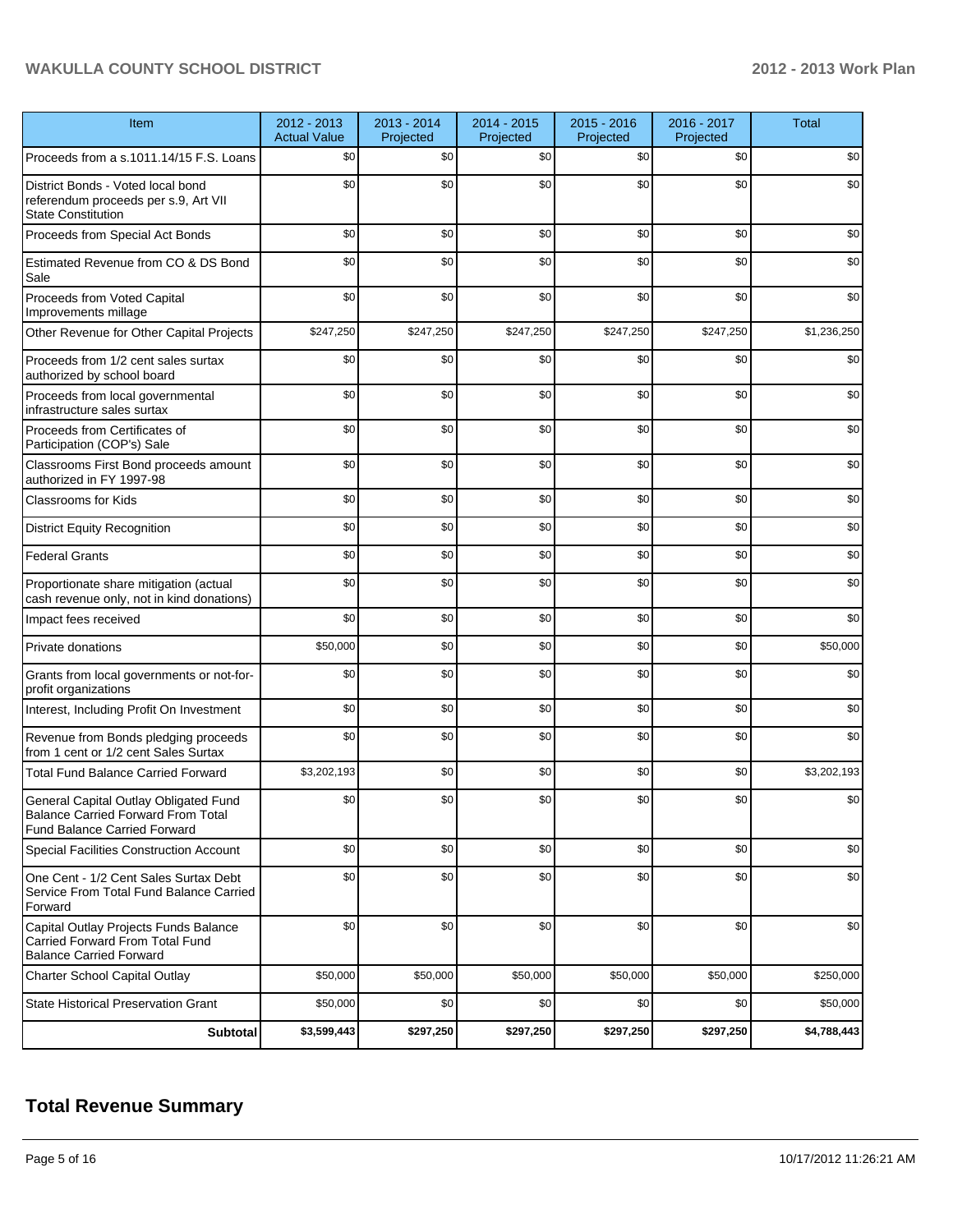| <b>Item Name</b>                                           | 2012 - 2013<br><b>Budget</b> | $2013 - 2014$<br>Projected | 2014 - 2015<br>Projected | $2015 - 2016$<br>Projected | $2016 - 2017$<br>Projected | <b>Five Year Total</b> |
|------------------------------------------------------------|------------------------------|----------------------------|--------------------------|----------------------------|----------------------------|------------------------|
| Local 1.5 Mill Discretionary Capital Outlay<br>Revenue     | \$1.742.711                  | \$1,799,100                | \$1,865,228              | \$1,957,106                | \$2,071,530                | \$9,435,675            |
| PECO and 1.5 Mill Maint and Other 1.5<br>Mill Expenditures | (S2,792,451)                 | (S400.000)                 | (S400.000)               | (\$400,000)                | (\$400,000)                | (\$4,392,451)          |
| <b>PECO Maintenance Revenue</b>                            | \$0                          | \$0                        | \$152,384                | \$178.627                  | \$197.241                  | \$528,252              |
| <b>Available 1.50 Mill for New</b><br><b>Construction</b>  | (\$1,049,740]                | \$1,399,100                | \$1,465,228              | \$1,557,106                | \$1,671,530                | \$5,043,224            |

| <b>Item Name</b>                      | 2012 - 2013<br><b>Budget</b> | $2013 - 2014$<br>Projected | $2014 - 2015$<br>Projected | $2015 - 2016$<br>Projected | 2016 - 2017<br>Projected | <b>Five Year Total</b> |
|---------------------------------------|------------------------------|----------------------------|----------------------------|----------------------------|--------------------------|------------------------|
| ICO & DS Revenue                      | \$67,316                     | \$67.316                   | \$67,316                   | \$67,316                   | \$67.316                 | \$336,580              |
| <b>IPECO New Construction Revenue</b> | \$0                          | \$0                        | \$95,389                   | \$32,318                   | \$0                      | \$127,707              |
| IOther/Additional Revenue             | \$3,599,443                  | \$297,250                  | \$297,250                  | \$297,250                  | \$297,250                | \$4,788,443            |
| <b>Total Additional Revenuel</b>      | \$3,666,759                  | \$364,566                  | \$459,955                  | \$396,884                  | \$364,566                | \$5,252,730            |
| <b>Total Available Revenue</b>        | \$2,617,019                  | \$1,763,666                | \$1,925,183                | \$1,953,990                | \$2,036,096              | \$10,295,954           |

# **Project Schedules**

#### **Capacity Project Schedules**

A schedule of capital outlay projects necessary to ensure the availability of satisfactory classrooms for the projected student enrollment in K-12 programs.

Nothing reported for this section.

| <b>Planned Cost:</b>       |  |  |  |
|----------------------------|--|--|--|
| <b>Student Stations: I</b> |  |  |  |
| Total Classrooms:          |  |  |  |
| Gross Sq Ft:               |  |  |  |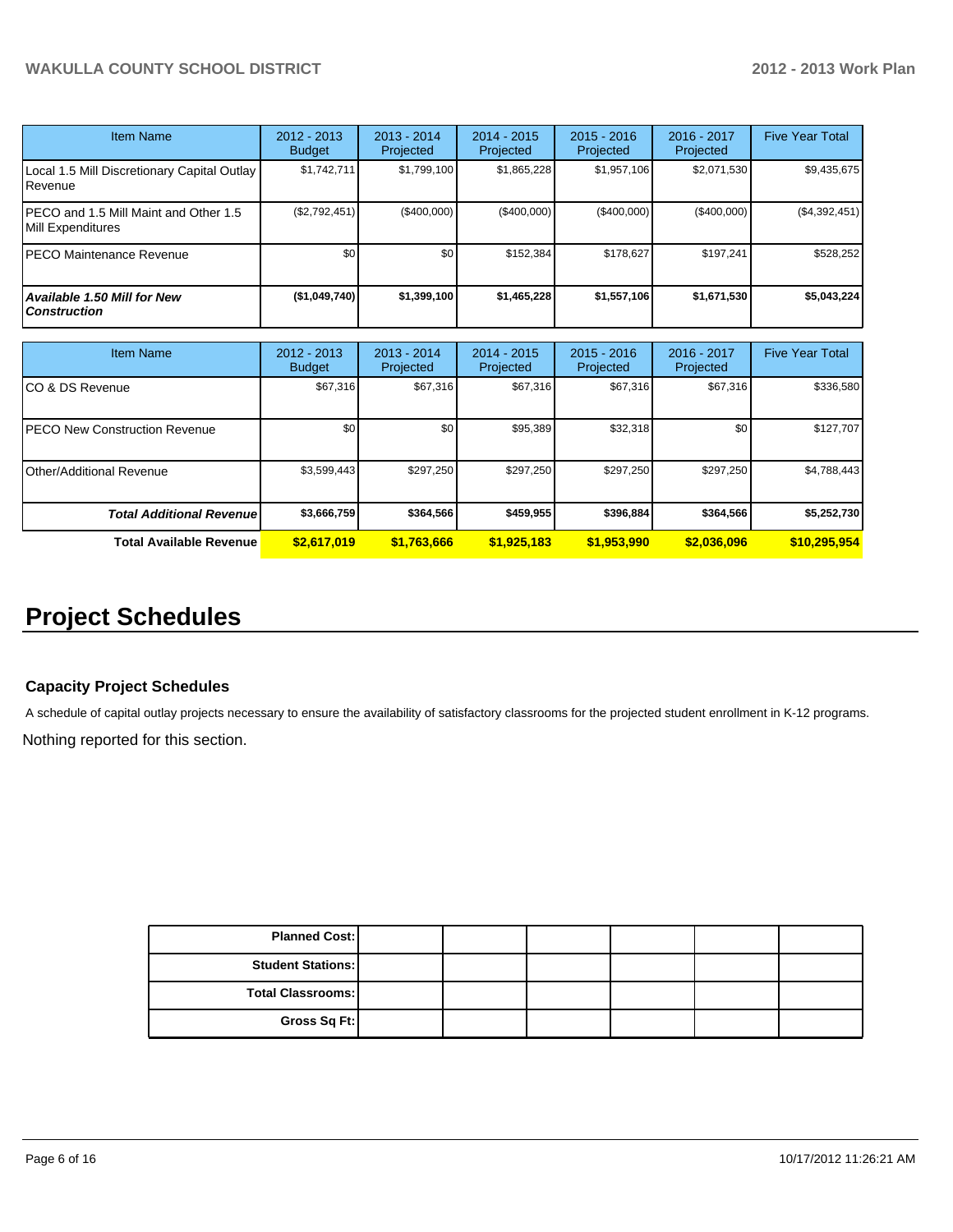#### **Other Project Schedules**

Major renovations, remodeling, and additions of capital outlay projects that do not add capacity to schools.

| <b>Project Description</b>                                                           | Location                                                                              | $2012 - 2013$<br><b>Actual Budget</b> | 2013 - 2014<br>Projected | 2014 - 2015<br>Projected | 2015 - 2016<br>Projected | 2016 - 2017<br>Projected | <b>Total</b>    | <b>Funded</b> |
|--------------------------------------------------------------------------------------|---------------------------------------------------------------------------------------|---------------------------------------|--------------------------|--------------------------|--------------------------|--------------------------|-----------------|---------------|
| District wide repair &<br>renovation ,remodeling                                     | Location not specified                                                                | \$1,447,248                           | \$0                      | \$0                      | \$0                      | \$0                      | \$1,447,248 Yes |               |
| <b>HVAC Renovation</b>                                                               | <b>WAKULLA MIDDLE</b>                                                                 | \$1,019,771                           | \$0                      | \$0                      | \$0                      | \$0                      | \$1,019,771 Yes |               |
| New Construction: Adding 2<br>units ,Parts 300sf, work bay<br>1400sf                 | <b>BUS GARAGE</b>                                                                     | \$0                                   | \$376,566                | \$0                      | \$0                      | \$0                      | \$376,566 Yes   |               |
| Resurface Parking Area,<br>Develop Physical Educational<br>Fields                    | <b>RIVERSPRINGS MIDDLE</b>                                                            | \$0                                   | \$0                      | \$549,827                | \$0                      | \$0                      | \$549,827 Yes   |               |
| Renovation of Building<br>$1,2,3,6,7,8,8$ 9                                          | <b>WAKULLA</b><br><b>ADMINISTRATION &amp;</b><br><b>COMMUNITY</b><br><b>EDUCATION</b> | \$0                                   | \$0                      | \$0                      | \$1,482,798              | \$0                      | \$1,482,798 Yes |               |
| Redesign, Repave and correct<br>drainage,                                            | <b>WAKULLA SENIOR HIGH</b>                                                            | \$0                                   | \$0                      | \$1,325,356              | \$0                      | \$0                      | \$1,325,356 Yes |               |
| Bus garage Paving & Drainage<br>Project                                              | <b>BUS GARAGE</b>                                                                     | \$0                                   | \$0                      | \$0                      | \$421,192                | \$0                      | \$421,192 Yes   |               |
| Assess HVAC system                                                                   | <b>WAKULLA SENIOR HIGH</b>                                                            | \$0                                   | \$50,000                 | \$0                      | \$0                      | \$0                      | \$50,000 Yes    |               |
| Lift station and Sanitary Sewer<br>Upgrades                                          | <b>WAKULLA MIDDLE</b>                                                                 | \$0                                   | \$250,000                | \$0                      | \$0                      | \$0                      | \$250,000 Yes   |               |
| Charter School Capital Outlay                                                        | Location not specified                                                                | \$50,000                              | \$50,000                 | \$50,000                 | \$50,000                 | \$50,000                 | \$250,000 Yes   |               |
| Partial Renovation of Building 1<br>at Historic Sopchoppy School                     | <b>DROPOUT PREVENTION</b>                                                             | \$100,000                             | \$0                      | \$0                      | \$0                      | \$0                      | \$100,000 Yes   |               |
| <b>HVAC Renovation</b>                                                               | <b>WAKULLA SENIOR HIGH</b>                                                            | \$0                                   | \$0                      | \$0                      | \$0                      | \$1,986,096              | \$1,986,096 Yes |               |
| Renovation Doors, Locks,<br>hardware, Locker<br>replacement, technology<br>upgrades. | <b>WAKULLA MIDDLE</b>                                                                 | \$0                                   | \$1,037,100              | \$0                      | \$0                      | \$0                      | \$1,037,100 Yes |               |
|                                                                                      |                                                                                       | \$2,617,019                           | \$1,763,666              | \$1,925,183              | \$1,953,990              | \$2,036,096              | \$10,295,954    |               |

#### **Additional Project Schedules**

Any projects that are not identified in the last approved educational plant survey.

Nothing reported for this section.

#### **Non Funded Growth Management Project Schedules**

Schedule indicating which projects, due to planned development, that CANNOT be funded from current revenues projected over the next five years.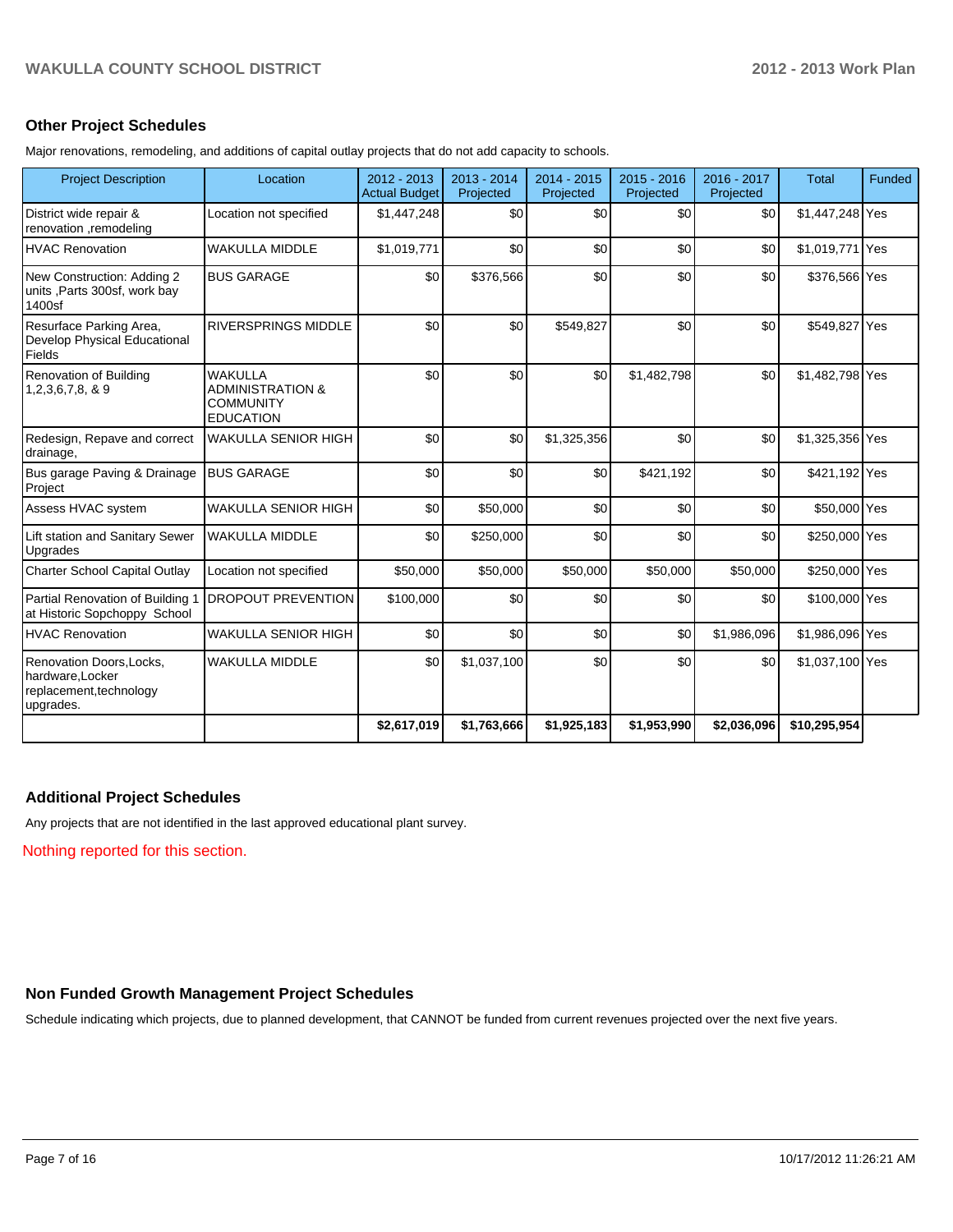Nothing reported for this section.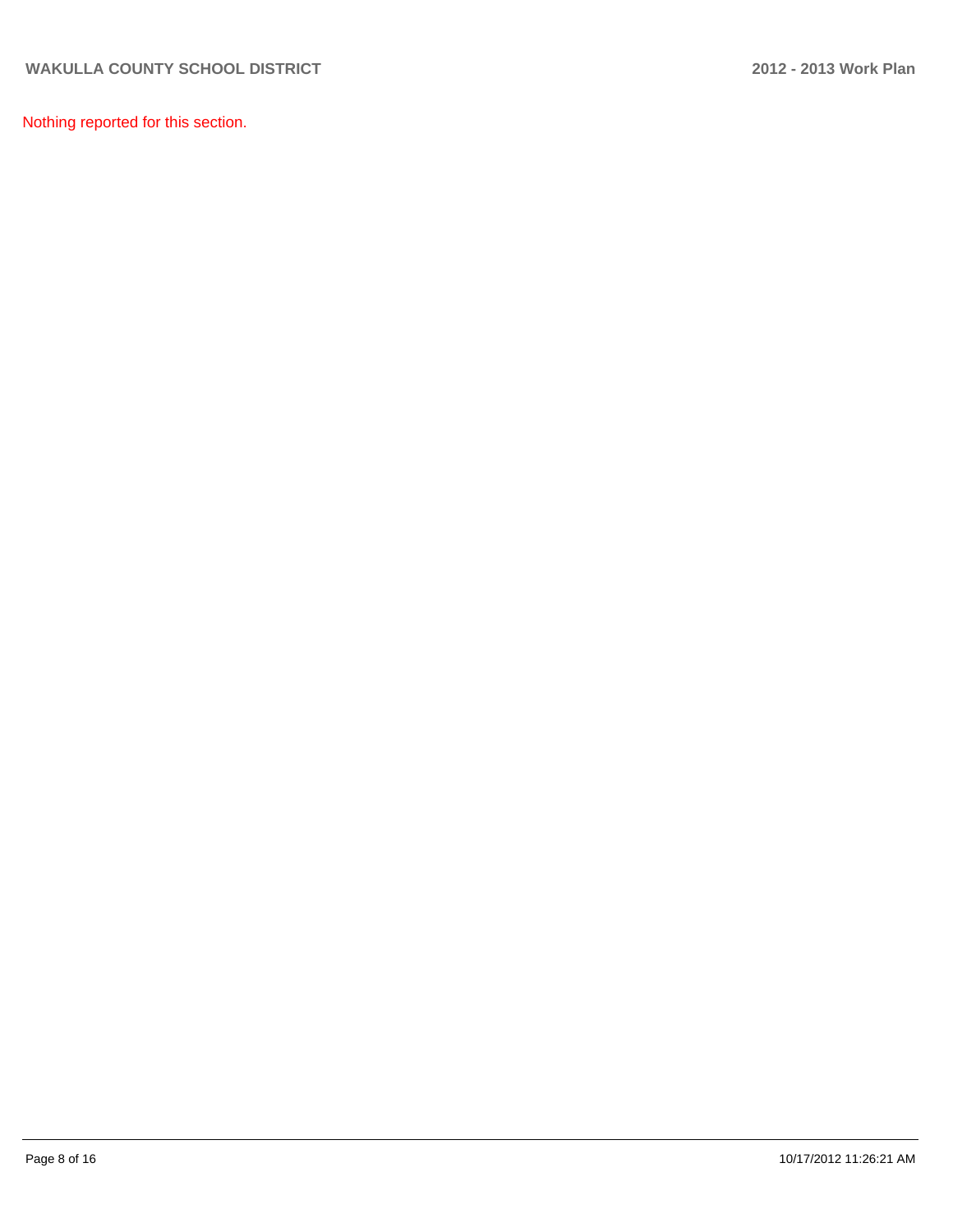# **Tracking**

#### **Capacity Tracking**

| Location                                                                   | $2012 -$<br><b>2013 Satis</b><br>Stu. Sta. | Actual<br>$2012 -$<br>2013 FISH<br>Capacity | Actual<br>$2011 -$<br>2012<br><b>COFTE</b> | # Class<br>Rooms | Actual<br>Average<br>$2012 -$<br>2013 Class<br><b>Size</b> | Actual<br>$2012 -$<br>2013<br><b>Utilization</b> | <b>New</b><br>Stu.<br>Capacity | <b>New</b><br>Rooms to<br>be<br>Added/Re<br>moved | Projected<br>$2016 -$<br>2017<br><b>COFTE</b> | Projected<br>$2016 -$<br>2017<br>Utilization | Projected<br>$2016 -$<br>2017 Class<br><b>Size</b> |
|----------------------------------------------------------------------------|--------------------------------------------|---------------------------------------------|--------------------------------------------|------------------|------------------------------------------------------------|--------------------------------------------------|--------------------------------|---------------------------------------------------|-----------------------------------------------|----------------------------------------------|----------------------------------------------------|
| <b>DROPOUT PREVENTION</b>                                                  | 63                                         | 63                                          | 102                                        | $\overline{7}$   | 15 <sup>1</sup>                                            | 162.00%                                          | $\Omega$                       | C                                                 | 100                                           | 159.00%                                      | 14                                                 |
| lwakulla<br><b>ADMINISTRATION &amp;</b><br>ICOMMUNITY<br><b>IEDUCATION</b> | 85                                         | 127                                         | 241                                        | 17               | 14                                                         | 189.00 %                                         | $\Omega$                       | ∩                                                 | 240                                           | 189.00%                                      | 14                                                 |
| lwakulla SENIOR HIGH                                                       | 1,555                                      | 1,477                                       | 1,174                                      | 64               | 18                                                         | 80.00 %                                          | 0                              | $\Omega$                                          | 1,234                                         | 84.00 %                                      | 19                                                 |
| lwakulla middle                                                            | 876                                        | 788                                         | 585                                        | 38               | 15                                                         | 74.00 %                                          | $\Omega$                       | $\Omega$                                          | 589                                           | 75.00 %                                      | 16                                                 |
| <b>SHADEVILLE</b><br>ELEMENTARY                                            | 745                                        | 745                                         | 674                                        | 40               | 17                                                         | 90.00 %                                          | $\Omega$                       | $\Omega$                                          | 674                                           | 90.00 %                                      | 17                                                 |
| IMEDART ELEMENTARY                                                         | 669                                        | 669                                         | 545                                        | 36               | 15                                                         | 81.00 %                                          | $\Omega$                       | C                                                 | 545                                           | 81.00%                                       | 15                                                 |
| IRIVERSPRINGS MIDDLE                                                       | 682                                        | 613                                         | 549                                        | 30               | 18                                                         | 89.00 %                                          | $\Omega$                       | $\Omega$                                          | 550                                           | 90.00 %                                      | 18                                                 |
| ICRAWFORDVILLE<br><b>ELEMENTARY SCHOOL</b>                                 | 699                                        | 699                                         | 594                                        | 39               | 15                                                         | 85.00 %                                          | $\Omega$                       | C                                                 | 594                                           | 85.00 %                                      | 15                                                 |
| <b>IRIVERSINK</b><br>IELEMENTARY SCHOOL                                    | 655                                        | 655                                         | 446                                        | 35               | 13                                                         | 68.00 %                                          | $\Omega$                       | $\Omega$                                          | 570                                           | 87.00 %                                      | 16                                                 |
|                                                                            | 6,029                                      | 5,836                                       | 4,909                                      | 306              | 16 <sup>1</sup>                                            | 84.12 %                                          | 0                              | 0                                                 | 5,096                                         | 87.32%                                       | 17                                                 |

The COFTE Projected Total (5,096) for 2016 - 2017 must match the Official Forecasted COFTE Total (5,096 ) for 2016 - 2017 before this section can be completed. In the event that the COFTE Projected Total does not match the Official forecasted COFTE, then the Balanced Projected COFTE Table should be used to balance COFTE.

| Projected COFTE for 2016 - 2017 |       | <b>Grade Level Type</b> | <b>Balanced Projected</b><br>COFTE for 2016 - 2017 |
|---------------------------------|-------|-------------------------|----------------------------------------------------|
| Elementary (PK-3)               | 1,945 |                         |                                                    |
| Middle (4-8)                    | 1,867 |                         |                                                    |
|                                 |       | Elementary (PK-3)       |                                                    |
| High (9-12)                     | 1,285 |                         |                                                    |
|                                 |       | Middle (4-8)            |                                                    |
|                                 | 5,096 |                         |                                                    |
|                                 |       | High (9-12)             |                                                    |
|                                 |       |                         |                                                    |

#### **Relocatable Replacement**

Number of relocatable classrooms clearly identified and scheduled for replacement in the school board adopted financially feasible 5-year district work program.

**5,097**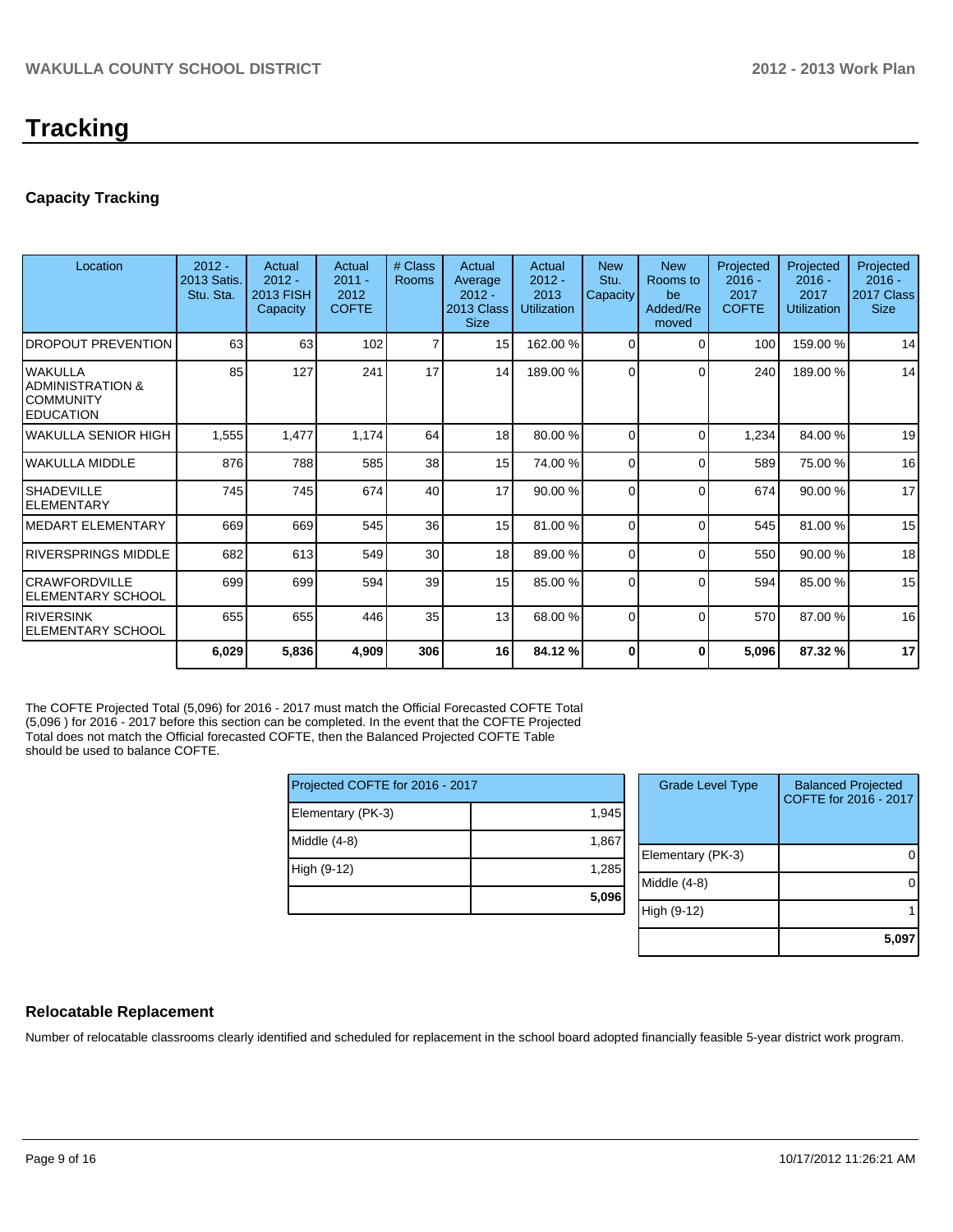| Location                                 | $-2013$<br>$2012 -$ | 2014<br>$2013 -$ | $2014 - 2015$ | $2015 - 2016$ | 2016 - 2017 | Year 5 Total |
|------------------------------------------|---------------------|------------------|---------------|---------------|-------------|--------------|
| <b>Total Relocatable Replacements: I</b> | ŋ                   |                  |               |               |             | 0            |

#### **Charter Schools Tracking**

Information regarding the use of charter schools.

| Location-Type   | # Relocatable<br>units or<br>permanent<br>classrooms | Owner          | Year Started or<br>Scheduled | Student<br><b>Stations</b> | <b>Students</b><br>Enrolled | Years in<br>Contract | <b>Total Charter</b><br><b>Students</b><br>projected for<br>2016 - 2017 |
|-----------------|------------------------------------------------------|----------------|------------------------------|----------------------------|-----------------------------|----------------------|-------------------------------------------------------------------------|
| ISt.Marks COAST |                                                      | 10 COMBINATION | 1999                         | 192 <sub>l</sub>           | 143I                        |                      | 150                                                                     |
|                 | 10 <sup>1</sup>                                      |                |                              | 192 l                      | 143 l                       |                      | 150                                                                     |

#### **Special Purpose Classrooms Tracking**

The number of classrooms that will be used for certain special purposes in the current year, by facility and type of classroom, that the district will, 1), not use for educational purposes, and 2), the co-teaching classrooms that are not open plan classrooms and will be used for educational purposes.

| School                                             | <b>School Type</b> | # of Elementary<br>K-3 Classrooms | # of Middle 4-8<br>Classrooms | # of High $9-12$<br><b>Classrooms</b> | # of $ESE$<br>Classrooms | # of Combo<br>Classrooms | <b>Total</b><br><b>Classrooms</b> |
|----------------------------------------------------|--------------------|-----------------------------------|-------------------------------|---------------------------------------|--------------------------|--------------------------|-----------------------------------|
| <b>IRIVERSINK ELEMENTARY</b><br><b>ISCHOOL</b>     | Educational        |                                   |                               |                                       |                          |                          | 81                                |
| <b>ICRAWFORDVILLE ELEMENTARY</b><br><b>ISCHOOL</b> | Educational        |                                   |                               |                                       |                          |                          |                                   |
| <b>ISHADEVILLE ELEMENTARY</b>                      | Educational        |                                   |                               |                                       |                          |                          |                                   |
| <b>IMEDART ELEMENTARY</b>                          | Educational        |                                   |                               |                                       |                          |                          |                                   |
| <b>Total Educational Classrooms:</b>               | 16                 |                                   |                               |                                       |                          | 16 I                     |                                   |

| School                                     | <b>School Type</b> | # of Elementary<br>K-3 Classrooms | # of Middle 4-8<br><b>Classrooms</b> | # of High 9-12<br><b>Classrooms</b> | # of $ESE$<br><b>Classrooms</b> | # of Combo<br><b>Classrooms</b> | Total<br><b>Classrooms</b> |
|--------------------------------------------|--------------------|-----------------------------------|--------------------------------------|-------------------------------------|---------------------------------|---------------------------------|----------------------------|
| <b>IRIVERSINK ELEMENTARY</b><br>ISCHOOL    | Co-Teaching        |                                   |                                      |                                     |                                 |                                 | 4                          |
| <b>CRAWFORDVILLE ELEMENTARY</b><br>ISCHOOL | Co-Teaching        |                                   |                                      |                                     |                                 |                                 | 4                          |
| <b>IRIVERSPRINGS MIDDLE</b>                | Co-Teaching        |                                   |                                      |                                     |                                 |                                 | 41                         |
| <b>IWAKULLA MIDDLE</b>                     | Co-Teaching        |                                   |                                      |                                     |                                 |                                 | 41                         |
| <b>SHADEVILLE ELEMENTARY</b>               | Co-Teaching        |                                   |                                      |                                     |                                 |                                 | 4                          |
| <b>IMEDART ELEMENTARY</b>                  | Co-Teaching        |                                   |                                      |                                     |                                 |                                 | $\overline{4}$             |
| <b>Total Co-Teaching Classrooms:</b>       | 12                 | 12                                |                                      |                                     |                                 | 24                              |                            |

#### **Infrastructure Tracking**

**Necessary offsite infrastructure requirements resulting from expansions or new schools. This section should include infrastructure information related to capacity project schedules and other project schedules (Section 4).**

N/A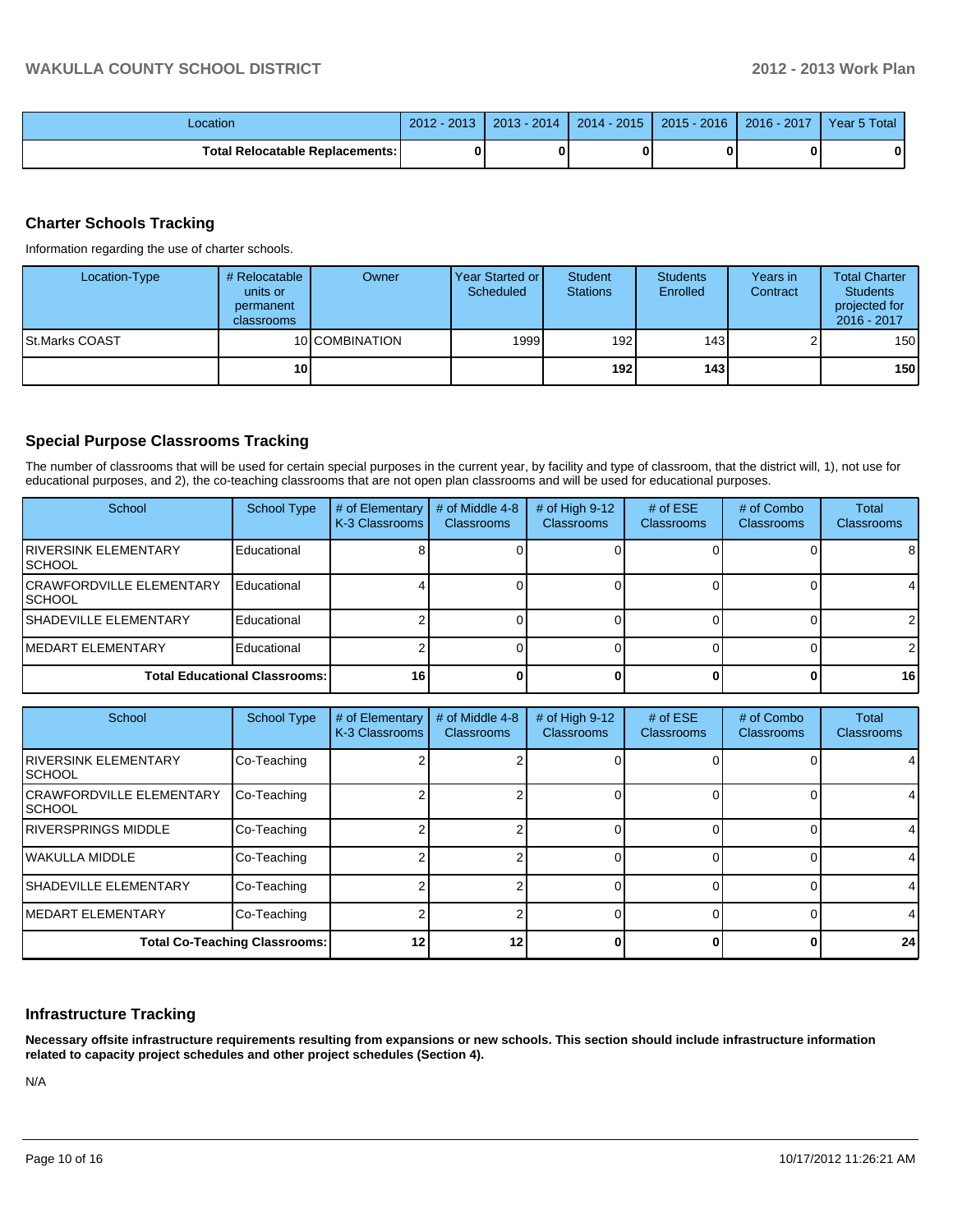**Proposed location of planned facilities, whether those locations are consistent with the comprehensive plans of all affected local governments, and recommendations for infrastructure and other improvements to land adjacent to existing facilities. Provisions of 1013.33(12), (13) and (14) and 1013.36 must be addressed for new facilities planned within the 1st three years of the plan (Section 5).**

Yes

**Consistent with Comp Plan?** Yes

#### **Net New Classrooms**

The number of classrooms, by grade level and type of construction, that were added during the last fiscal year.

| List the net new classrooms added in the 2011 - 2012 fiscal year.                                                                                       | LList the net new classrooms to be added in the 2012 - 2013 fiscal<br>vear. |                                 |                                |                        |                              |                                                                        |                                 |                        |  |
|---------------------------------------------------------------------------------------------------------------------------------------------------------|-----------------------------------------------------------------------------|---------------------------------|--------------------------------|------------------------|------------------------------|------------------------------------------------------------------------|---------------------------------|------------------------|--|
| "Classrooms" is defined as capacity carrying classrooms that are added to increase<br>capacity to enable the district to meet the Class Size Amendment. |                                                                             |                                 |                                |                        |                              | Totals for fiscal year 2012 - 2013 should match totals in Section 15A. |                                 |                        |  |
| Location                                                                                                                                                | $2011 - 2012$ #<br>Permanent                                                | 2011 - 2012 #<br><b>Modular</b> | $2011 - 2012$ #<br>Relocatable | $2011 - 2012$<br>Total | $2012 - 2013$ #<br>Permanent | $2012 - 2013$ #<br><b>Modular</b>                                      | $2012 - 2013 \#$<br>Relocatable | $2012 - 2013$<br>Total |  |
| Elementary (PK-3)                                                                                                                                       |                                                                             |                                 |                                |                        |                              |                                                                        |                                 | 0                      |  |
| Middle (4-8)                                                                                                                                            |                                                                             |                                 |                                |                        |                              |                                                                        |                                 | 0                      |  |
| High (9-12)                                                                                                                                             |                                                                             |                                 |                                |                        |                              |                                                                        |                                 | 0                      |  |
|                                                                                                                                                         |                                                                             |                                 |                                |                        |                              |                                                                        |                                 | 0                      |  |

#### **Relocatable Student Stations**

Number of students that will be educated in relocatable units, by school, in the current year, and the projected number of students for each of the years in the workplan.

| <b>Site</b>                                            | $2012 - 2013$ | $2013 - 2014$ | $2014 - 2015$ | $2015 - 2016$ | 2016 - 2017    | 5 Year Average |
|--------------------------------------------------------|---------------|---------------|---------------|---------------|----------------|----------------|
| RIVERSINK ELEMENTARY SCHOOL                            |               |               |               |               |                | 0              |
| ICRAWFORDVILLE ELEMENTARY SCHOOL                       | 0             | ი             | 0             | $\Omega$      | 0              | 0              |
| <b>DROPOUT PREVENTION</b>                              | 20            | 20            | 20            | 20            | 20             | 20             |
| WAKULLA ADMINISTRATION & COMMUNITY<br><b>EDUCATION</b> | 0             | ი             | 0             | $\Omega$      | 0              | $\Omega$       |
| İWAKULLA SENIOR HIGH                                   | 0             | ი             | 0             | $\Omega$      | $\Omega$       | $\Omega$       |
| IRIVERSPRINGS MIDDLE                                   | 0             | ⋂             | U             | $\Omega$      | $\Omega$       | $\overline{0}$ |
| lwakulla middle                                        | 0             | ი             | 0             | $\Omega$      | $\Omega$       | $\Omega$       |
| ISHADEVILLE ELEMENTARY                                 | 0             | ი             | 0             | $\Omega$      | $\Omega$       | $\overline{0}$ |
| MEDART ELEMENTARY                                      | 0             | U             | $\Omega$      | $\Omega$      | $\overline{0}$ | $\overline{0}$ |
| Totals for WAKULLA COUNTY SCHOOL DISTRICT              |               |               |               |               |                |                |
| Total students in relocatables by year.                | 20            | 20            | 20            | 20            | 20             | 20             |
| Total number of COFTE students projected by year.      | 4,897         | 4,942         | 4,989         | 5,024         | 5,096          | 4,990          |
| Percent in relocatables by year.                       | 0%            | 0%            | 0%            | 0%            | 0%             | 0%             |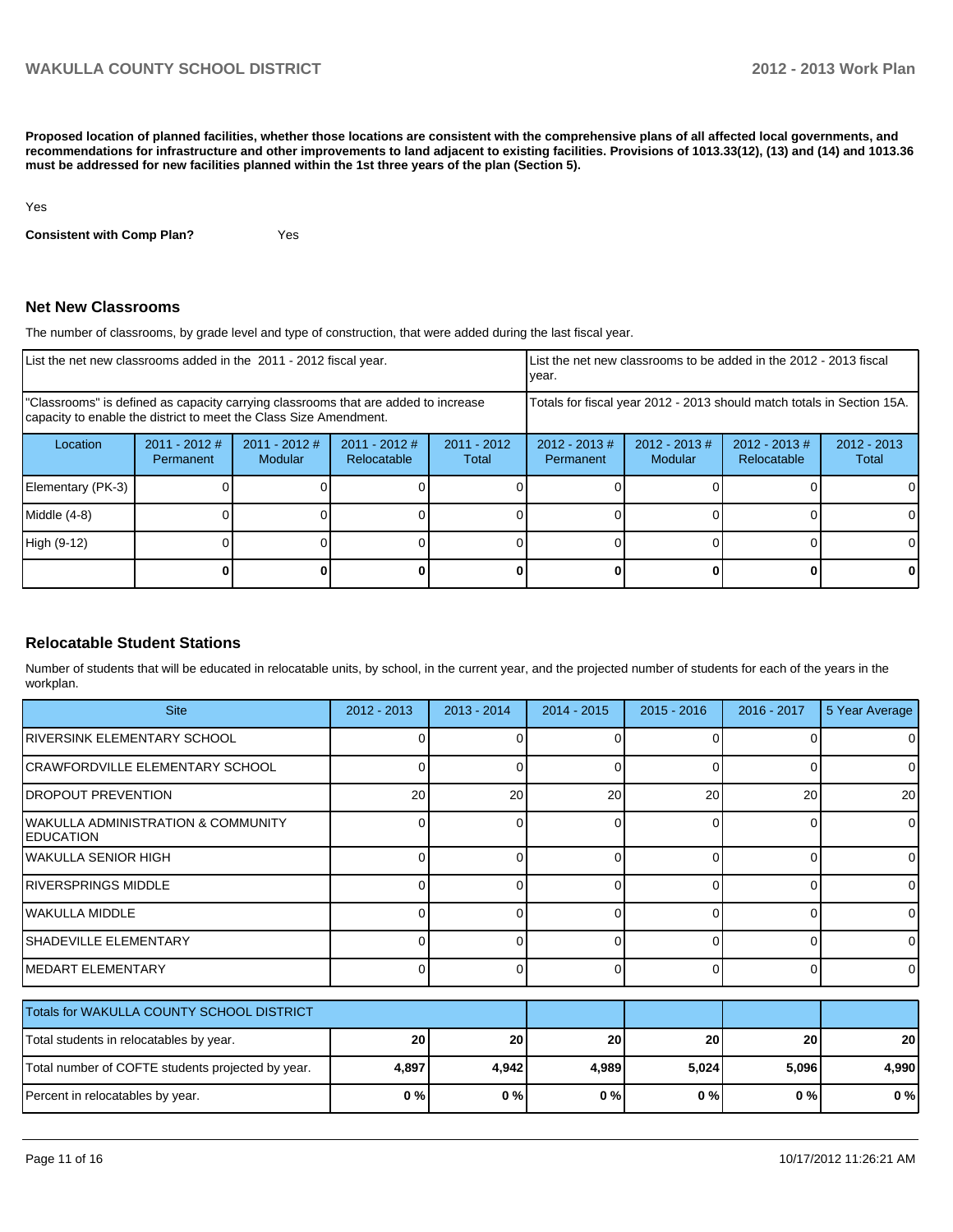#### **Leased Facilities Tracking**

Exising leased facilities and plans for the acquisition of leased facilities, including the number of classrooms and student stations, as reported in the educational plant survey, that are planned in that location at the end of the five year workplan.

| Location                                                          | # of Leased<br>Classrooms 2012 -<br>2013 | <b>FISH Student</b><br><b>Stations</b> | Owner | # of Leased<br>Classrooms 2016 -<br>2017 | <b>FISH Student</b><br><b>Stations</b> |
|-------------------------------------------------------------------|------------------------------------------|----------------------------------------|-------|------------------------------------------|----------------------------------------|
| <b>IDROPOUT PREVENTION</b>                                        |                                          |                                        |       |                                          |                                        |
| <b>WAKULLA ADMINISTRATION &amp; COMMUNITY</b><br><b>EDUCATION</b> |                                          |                                        |       |                                          | 0                                      |
| <b>WAKULLA SENIOR HIGH</b>                                        |                                          |                                        |       |                                          | 0                                      |
| WAKULLA MIDDLE                                                    |                                          |                                        |       |                                          | 0                                      |
| ISHADEVILLE ELEMENTARY                                            |                                          |                                        |       |                                          | 0                                      |
| <b>IMEDART ELEMENTARY</b>                                         |                                          |                                        |       |                                          | $\Omega$                               |
| <b>IRIVERSPRINGS MIDDLE</b>                                       |                                          |                                        |       |                                          | $\Omega$                               |
| <b>CRAWFORDVILLE ELEMENTARY SCHOOL</b>                            |                                          |                                        |       |                                          | $\overline{0}$                         |
| <b>RIVERSINK ELEMENTARY SCHOOL</b>                                |                                          |                                        |       |                                          | 0                                      |
|                                                                   |                                          |                                        |       |                                          | 0                                      |

#### **Failed Standard Relocatable Tracking**

Relocatable units currently reported by school, from FISH, and the number of relocatable units identified as 'Failed Standards'.

Nothing reported for this section.

## **Planning**

#### **Class Size Reduction Planning**

**Plans approved by the school board that reduce the need for permanent student stations such as acceptable school capacity levels, redistricting, busing, year-round schools, charter schools, magnet schools, public-private partnerships, multitrack scheduling, grade level organization, block scheduling, or other alternatives.**

Charter School, re-zoning

#### **School Closure Planning**

**Plans for the closure of any school, including plans for disposition of the facility or usage of facility space, and anticipated revenues.**

N/A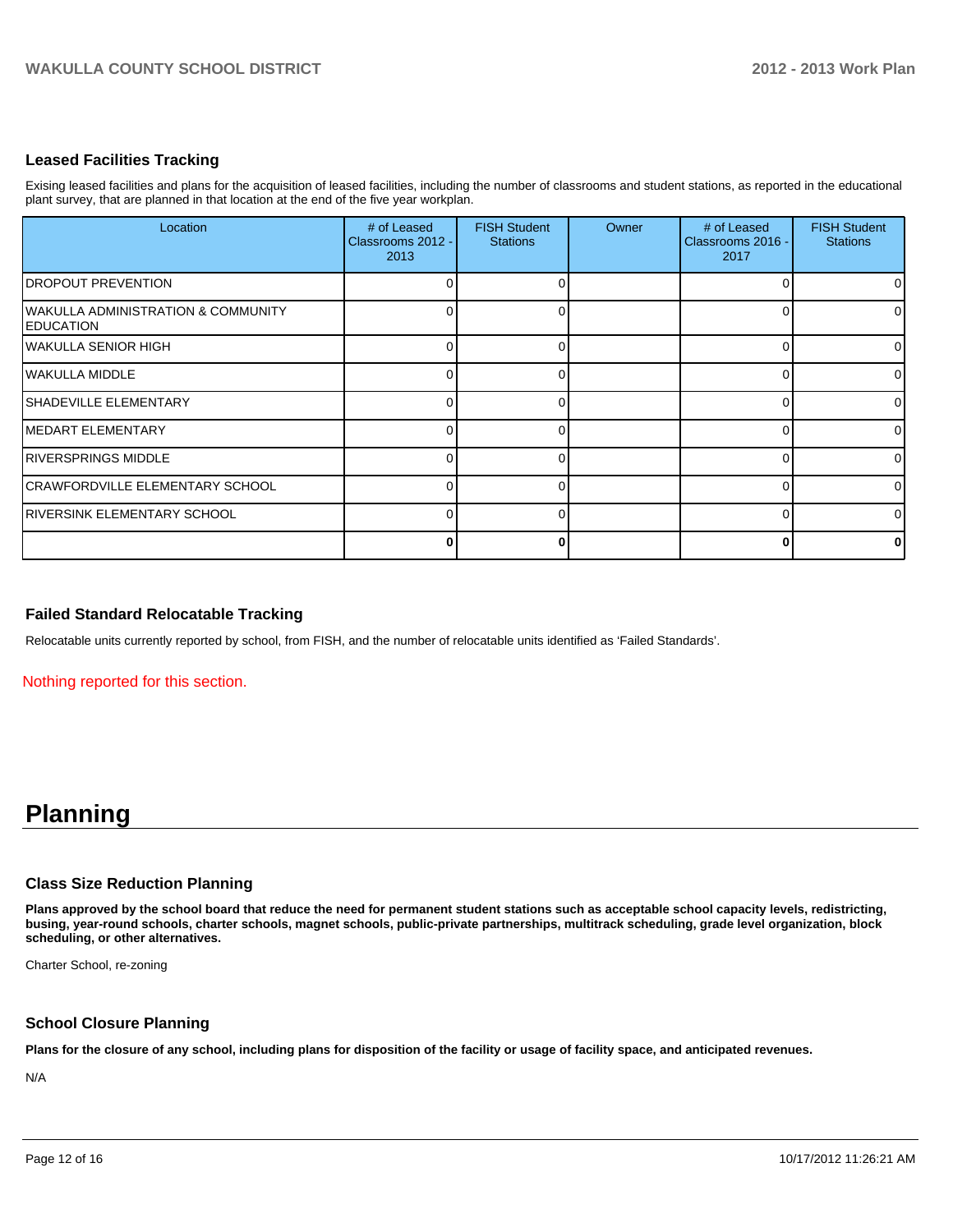Five Year Survey - Ten Year Capacity **10/17/2012** WAKULLA COUNTY SCHOOL DISTRICT

**Schedule of capital outlay projects projected to ensure the availability of satisfactory student stations for the projected student enrollment in K - 12 programs for the future 5 years beyond the 5-year district facilities work program.**

No items meet the criteria.

Five Year Survey - Ten Year Infrastructure **10/17/2012** WAKULLA COUNTY SCHOOL DISTRICT

**Proposed Location of Planned New, Remodeled, or New Additions to Facilities in 6 thru 10 out years (Section 28).**

Not Specified

**Plans for closure of any school, including plans for disposition of the facility or usage of facility space, and anticipated revenues in the 6 thru 10 out years (Section 29).**

Not Specified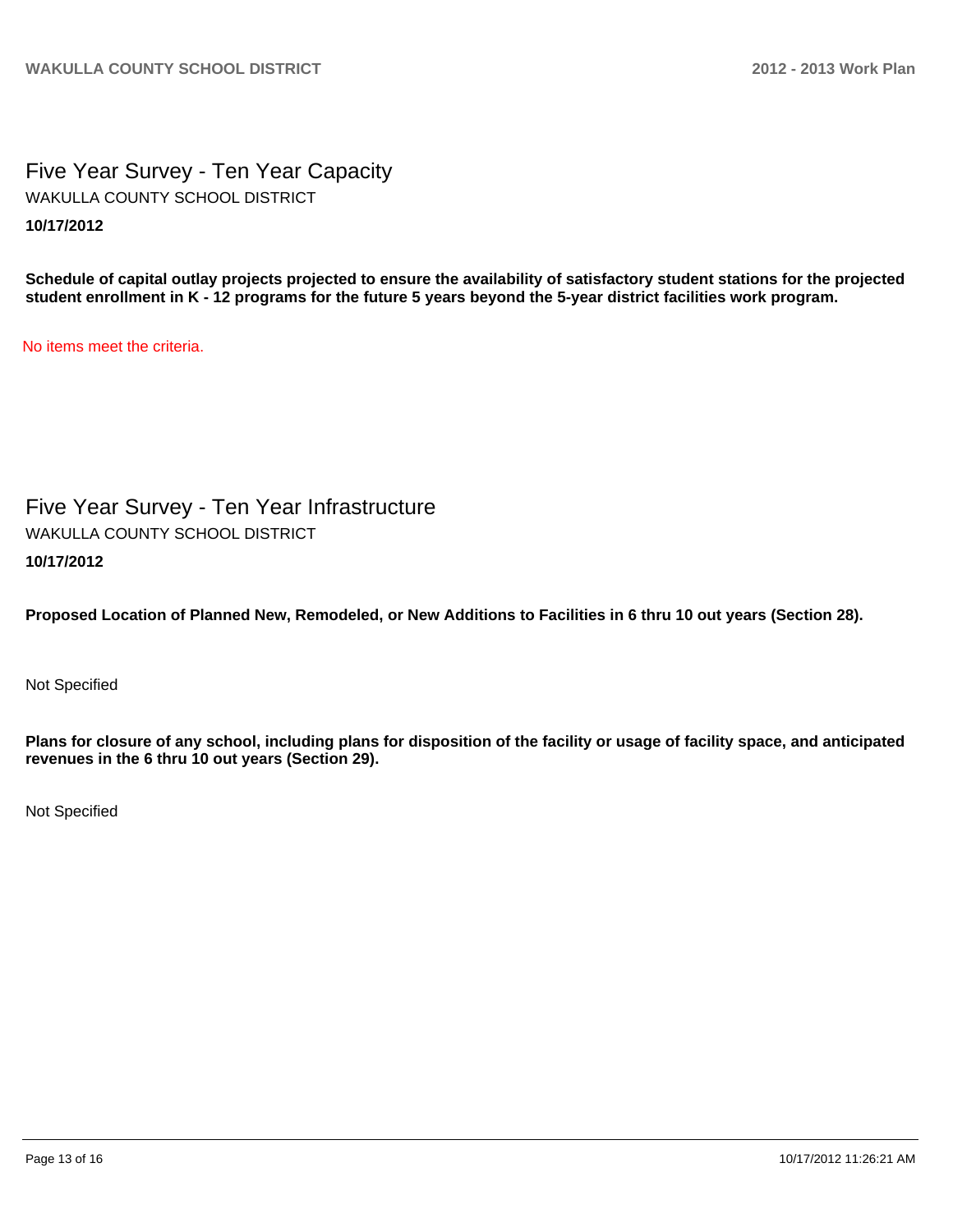### Five Year Survey - Ten Year Maintenance **10/17/2012** WAKULLA COUNTY SCHOOL DISTRICT

**District projects and locations regarding the projected need for major renovation, repair, and maintenance projects within the district in years 6 - 10 beyond the projects plans detailed in the five years covered by the work plan.**

No items match the criteria.

### Five Year Survey - Ten Year Utilization

WAKULLA COUNTY SCHOOL DISTRICT

#### **10/17/2012**

**Schedule of planned capital outlay projects identifying the standard grade groupings, capacities, and planned utilization rates of future educational facilities of the district for both permanent and relocatable facilities.**

| <b>Grade Level</b><br>Projections | <b>FISH Student</b><br><b>Stations</b> | <b>Actual FISH</b><br>Capacity | Actual<br><b>COFTE</b> | Actual<br><b>Utilization</b> | Actual new<br><b>Student</b><br>Capacity to be<br>added/remove | Projected<br><b>COFTE</b> | Projected<br><b>Utilization</b> |
|-----------------------------------|----------------------------------------|--------------------------------|------------------------|------------------------------|----------------------------------------------------------------|---------------------------|---------------------------------|
| Elementary -<br>District Totals   | 2,808                                  | 2,808                          | 2,319.50               | 82.60 %                      |                                                                | 2,834                     | 100.93%                         |
| Middle - District<br>Totals       | 1,558                                  | 1,401                          | 1,064.62               | 75.99 %                      |                                                                | 1,381                     | 98.57 %                         |
| High - District<br>Totals         | 1,567                                  | 1,488                          | 1,233.12               | 82.87%                       |                                                                | 1,278                     | 85.89%                          |
| Other - ESE, etc                  | 148                                    | 190                            | 408.83                 | 215.17%                      |                                                                | 297                       | 156.32 %                        |
|                                   | 6,081                                  | 5,887                          | 5,026.07               | 85.38 %                      |                                                                | 5,790                     | 98.35 %                         |

**Combination schools are included with the middle schools for student stations, capacity, COFTE and utilization purposes because these facilities all have a 90% utilization factor. Use this space to explain or define the grade groupings for combination schools.**

No comments to report.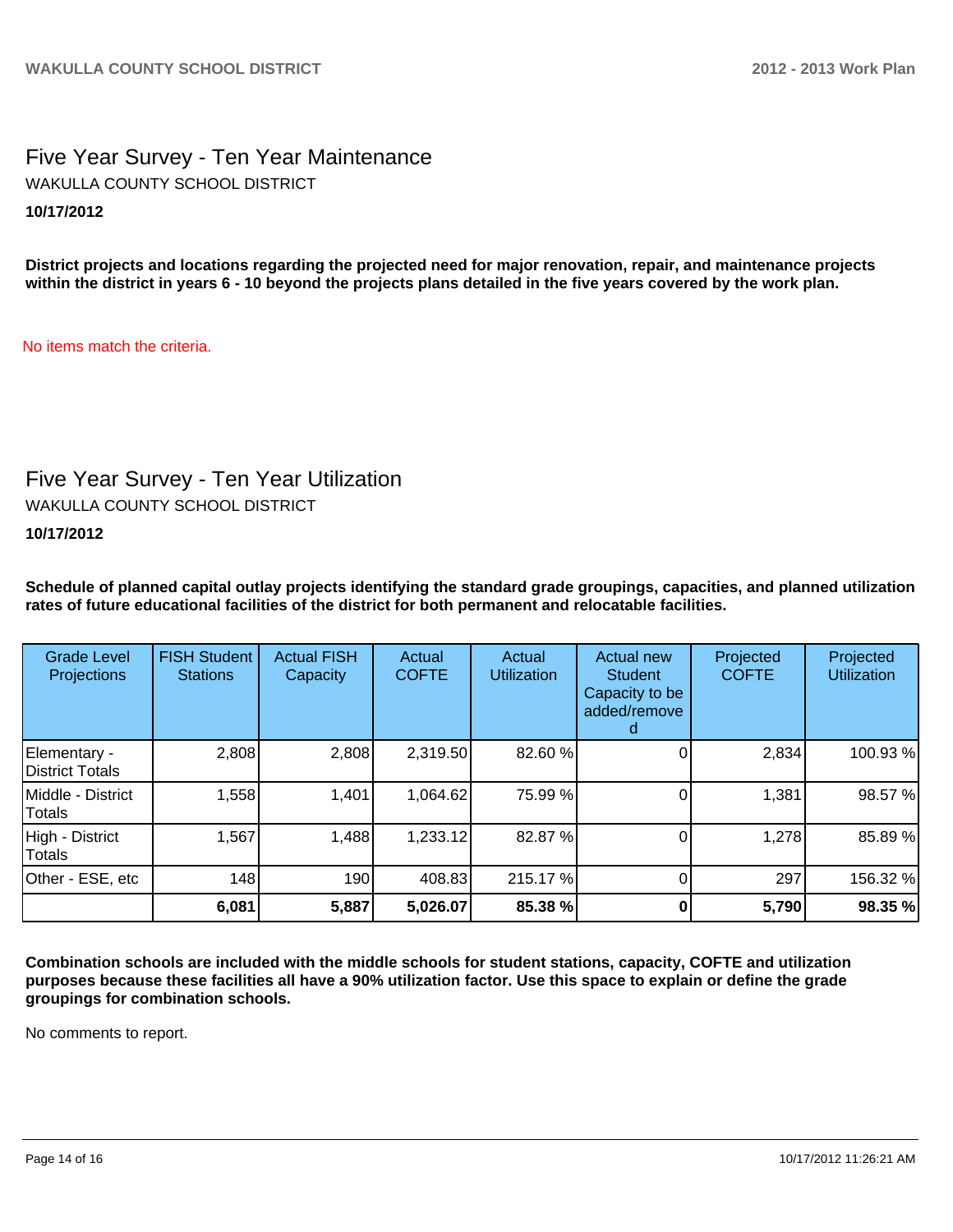### Five Year Survey - Twenty Year Capacity **10/17/2012** WAKULLA COUNTY SCHOOL DISTRICT

**Schedule of capital outlay projects projected to ensure the availability of satisfactory student stations for the projected student enrollment in K - 12 programs for the future 11 - 20 years beyond the 5-year district facilities work program.**

No items match the criteria.

### Five Year Survey - Twenty Year Infrastructure

WAKULLA COUNTY SCHOOL DISTRICT

#### **10/17/2012**

**Proposed Location of Planned New, Remodeled, or New Additions to Facilities in the 11 through 20 out years (Section 28).**

Not Specified

**Plans for closure of any school, including plans for disposition of the facility or usage of facility space, and anticipated revenues in the 11 through 20 out years (Section 29).**

Not Specified